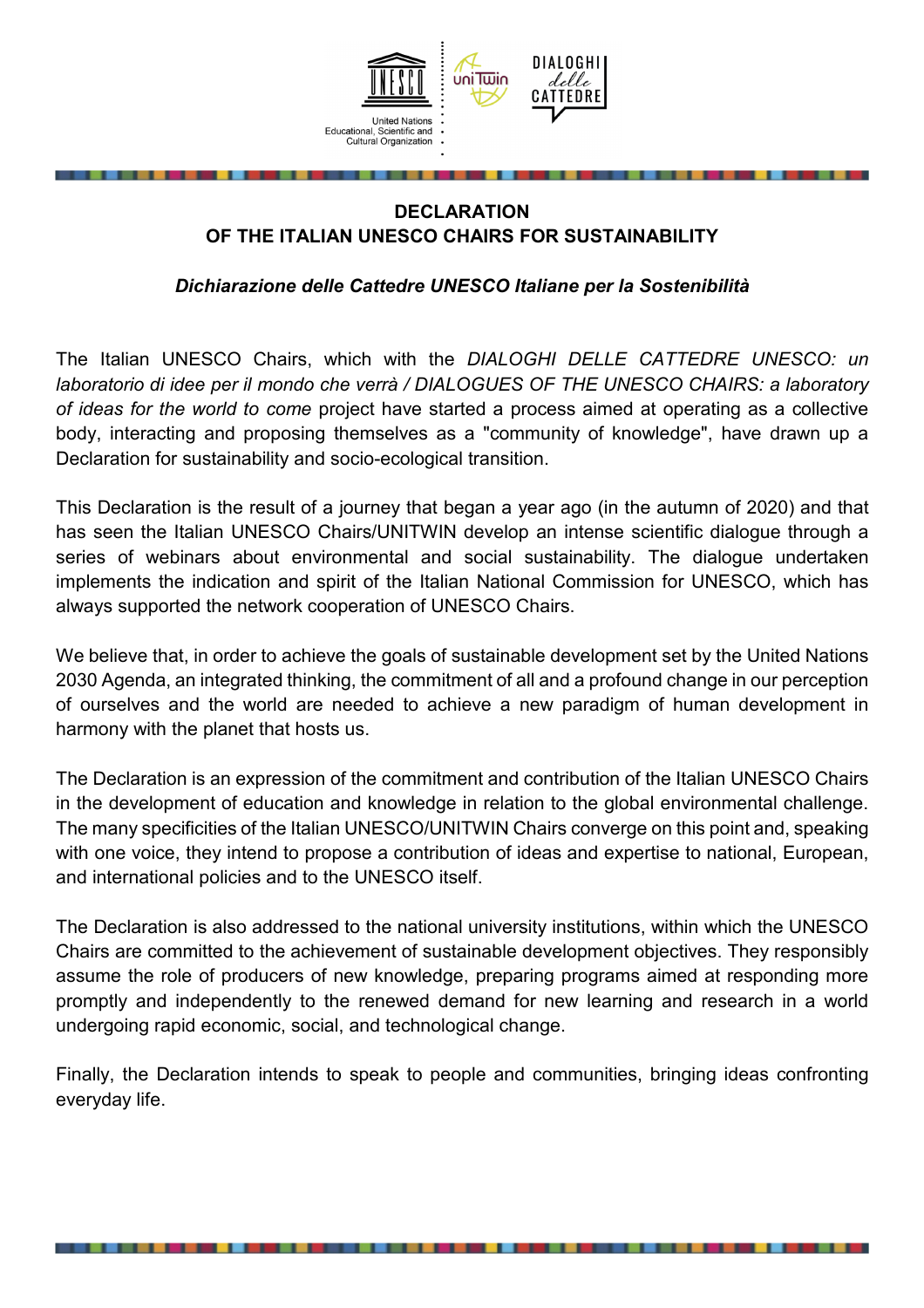

# **DECLARATION OF THE ITALIAN UNESCO CHAIRS**

#### **PREAMBLE**

Having regard to the Sustainable Development Goals (SDGs), adopted by the United Nations in 2015 as a universal call to action to end poverty, protect the planet, and ensure that by 2030 all people enjoy peace and prosperity,

Having regard to the Resolution adopted by the United Nation General Assembly on 19 December 2019 on Culture and sustainable development,

Having regard to the UNITWIN/UNESCO Chairs Program launched in 1992, which promotes international inter-university cooperation and networking to enhance institutional capacities through knowledge sharing and collaborative work,

Having regard to the UNESCO Universal Declaration on Cultural Diversity adopted in 2001,

Having regard to the UNESCO Climate change education initiative for sustainable development launched in 2010,

Having regard to the UNESCO's Medium-Term Strategy for 2014-2021,

Having regard to the Jena Declaration on Humanities and Social Sciences for Sustainability. Cultural and regional dimensions of global sustainability, adopted on March 18th, 2021,

Having regards to the Wuppertal Declaration on Sustainable Development through International and Transdisciplinary Cooperation in Science and Education Recommendations of the UNESCO Chairs in Germany and their international partners,

#### **THE ITALIAN UNESCO CHAIRS HAVE ADOPTED THE FOLLOWING DECLARATION**

#### **1. Challenges**

In the interdisciplinary debate that defines the UNESCO Chairs, the point of convergence has been identified in the future of our planet, a necessary focal point in a context characterized by radical anthropogenic transformations of ecosystems (Anthropocene). The environmental issue emerges as a perfect indicator and multiplier of differences and inequalities, where the inextricable interconnection between nature and human society is evident. The appropriation of nature is at the heart of today's ecological and social problems, such as climate change, the intensification of disaster events, the loss of biodiversity, the degradation of habitats and cultivated land, and the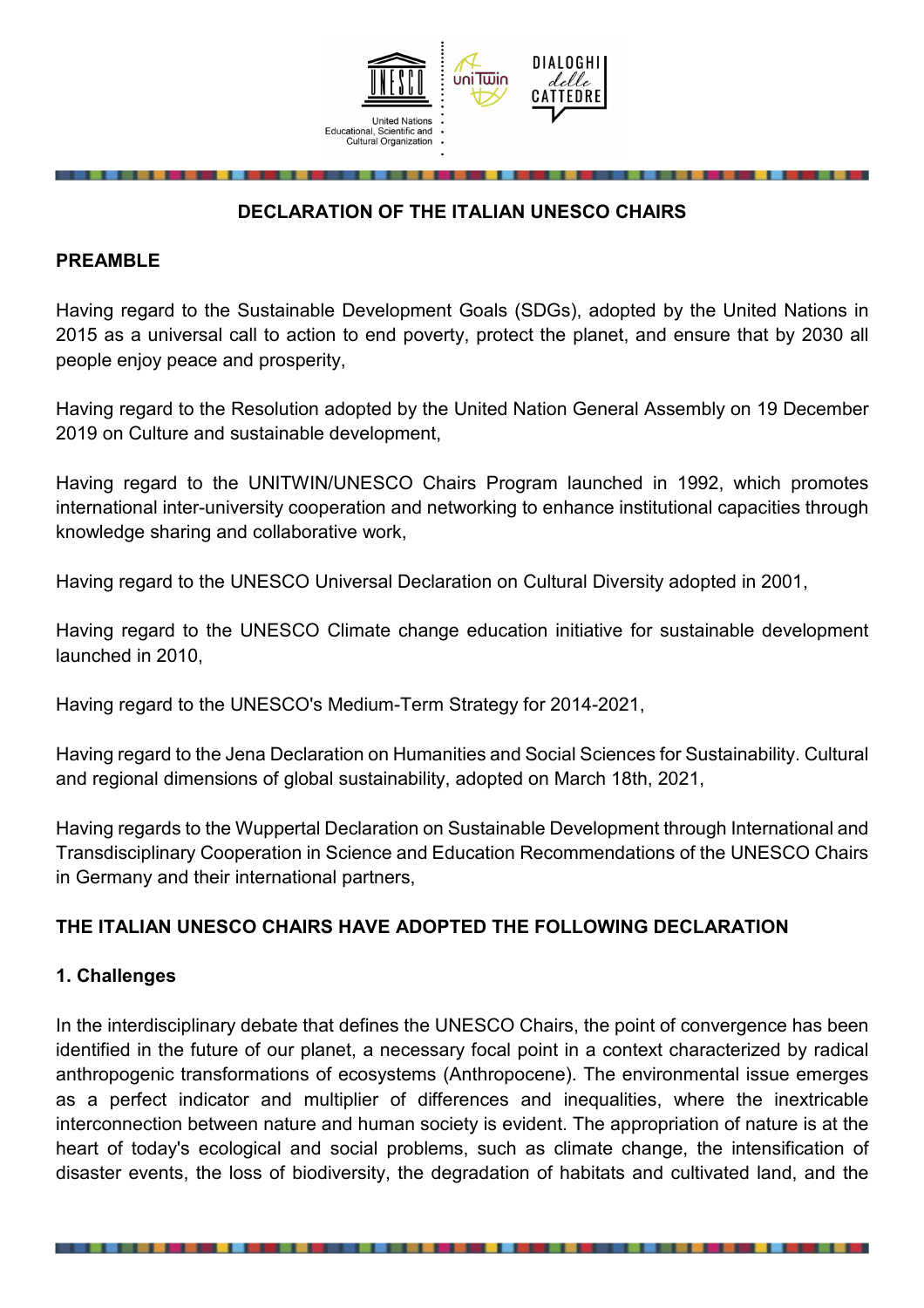

indiscriminate extraction of raw materials. All this implies a radical fragmentation of the relationship between human being and nature.

Environmental and demographic transitions, including climate change and ageing populations in high-income countries, are likely to alter migration patterns in the coming decades and require a deep understanding of the future of social composition across the globe.

At the same time, the exponential acceleration of changes in technological development and in digital communication and in the relationship between human being and machine calls for an equivalent growth of awareness and responsibility in individuals, communities, social and institutional organizations. The impact of digital tools on democratic systems as well as on the natural environment is evident. Moreover, there is the necessity of promoting digital equity in education in all countries of the world.

In a context increasingly defined by a digital environment, and where the dimension of the virtual expands, volatility and uncertainty also increase. To govern the acceleration and exponential increase of the new contexts, there is a need for a restructuring of knowledge and the growth of critical skills for the validation and organization of knowledge. There is a need to develop the potential of the human being that distinguishes him/her from the machine, namely, his/her ability to contact a moral and spiritual dimension, and to express abstract projections and visions.

The UNESCO Chairs are intended to respond to an urgent and heartfelt requirement to make the appropriate decisions to cope with these radical global changes.

#### **2. Vision**

The vision expressed in the Declaration is summarized in the following points:

- The environmental challenge and the future of the planet as the horizon (attractor) against which to process reality and the relationships between phenomena, issues, and contexts, both environmental and social;
- The global and local perspective in addressing environmental issues, where the needs of the local reality (landscapes, territories and cities) meet those of the planet;
- The central role of education and the reorganization of knowledge to address the environmental and social challenge in their interdependence, with an approach to education as a "common good" and knowledge as a "global common good";
- Educating in complex thinking, through the development of skills to "learn to become" and through reflection on issues such as climate change;
- A commitment to a just, egalitarian ecological transition for all peoples that recognizes human rights to the environment, and to a bottom-up, participatory, and shared ecological transition;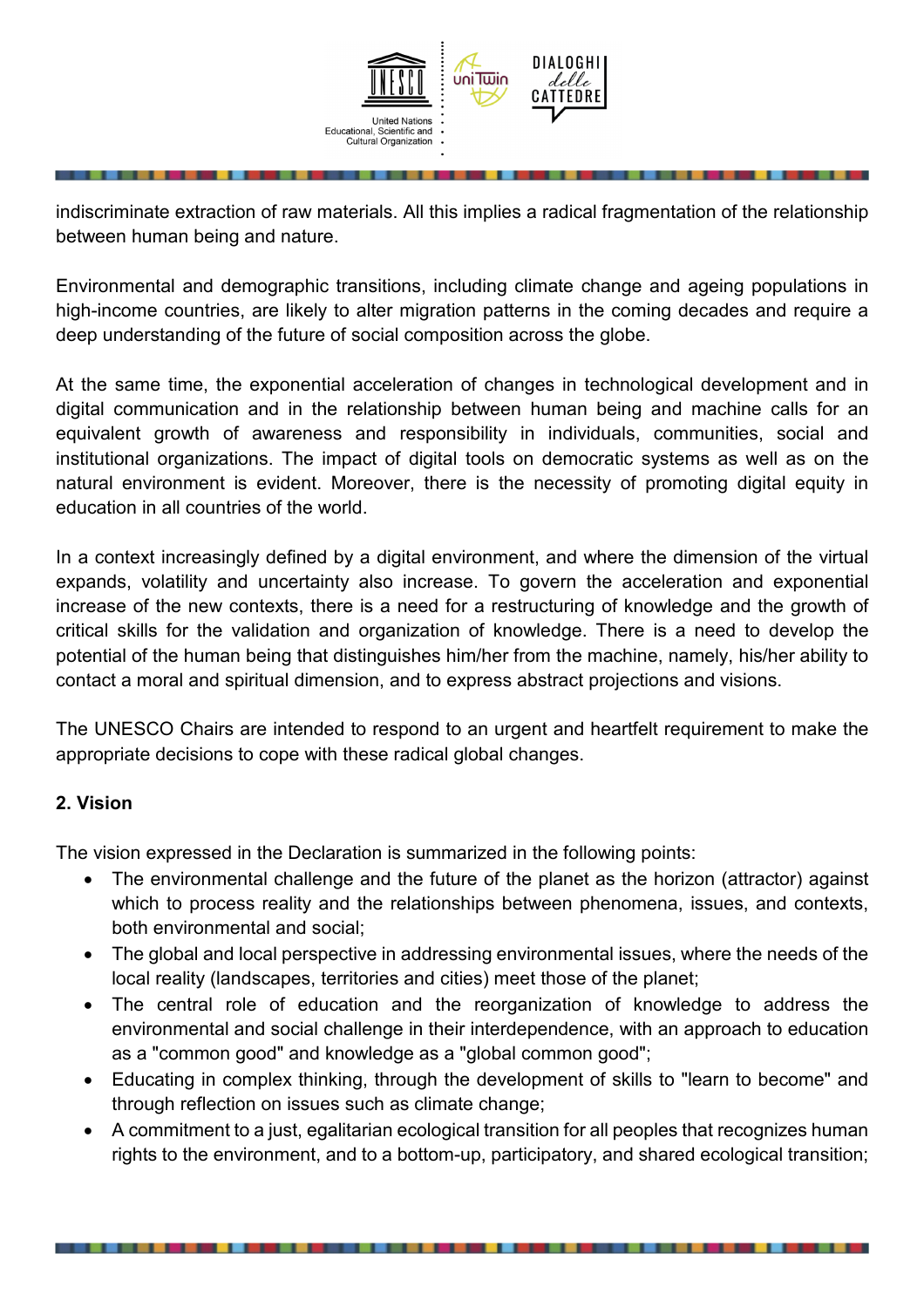

- A perspective on sustainability that leads back to human-nature unity and to an interdependent society-nature relationship;
- A perspective on sustainability as the development of community awareness, and selfawareness of people, based on the relationship between matter and aspiration (spiritual dimension), for an integral sustainability and a responsible ecological transition to the whole, and for a sustainability that is based on peace, whose defense must begin in the hearts and minds of people;
- The need for integrated knowledge, to be developed in a transdisciplinary environment, and for co-created knowledge, adopting and experimenting with "communities of knowledge" and "communities of practice", in which all can contribute as "knowledge carriers", fostering cooperative learning and the ethics of collective intelligence;
- Promote and develop educational and knowledge processes, through dialogue and integration between different cultures so as to value bio-cultural diversity.

## **3. Methodological approach**

The way to operate and the tools are integral parts of the vision.

In order to collectively address the many challenges described above, UNESCO Chairs share a methodological approach that provides a common basis for addressing complexity through the interaction of multiple perspectives:

- Create transdisciplinary research environment;
- Become a "community of knowledge";
- Practice scientific knowledge of excellence, shared with all social actors, embracing the principles and tools of "post-normal science" and "citizen science";
- As a collective subject with a high scientific profile, adopt complex thinking, able to contribute to the definition of transition strategies towards a just and sustainable ecological society (for the "transition from below", and the "just transition");
- Practice strategies of interrelationship between issues and problem areas by bringing the links on a plane of superordinate logical order, in order to deal effectively with complexity;
- Develop tools to verify processes through the definition of appropriate quantitative and qualitative indicators.

## **4. Objectives and future perspectives**

In order to meet the challenges of the world to come, the UNESCO Chairs intend to collaborate, as a collective entity, by undertaking the following actions and pursuing the following objectives:

 Provide a think-tank useful for the creation of knowledge, strategic and technical support tools for decision-makers, and above all to transfer this knowledge to future generations;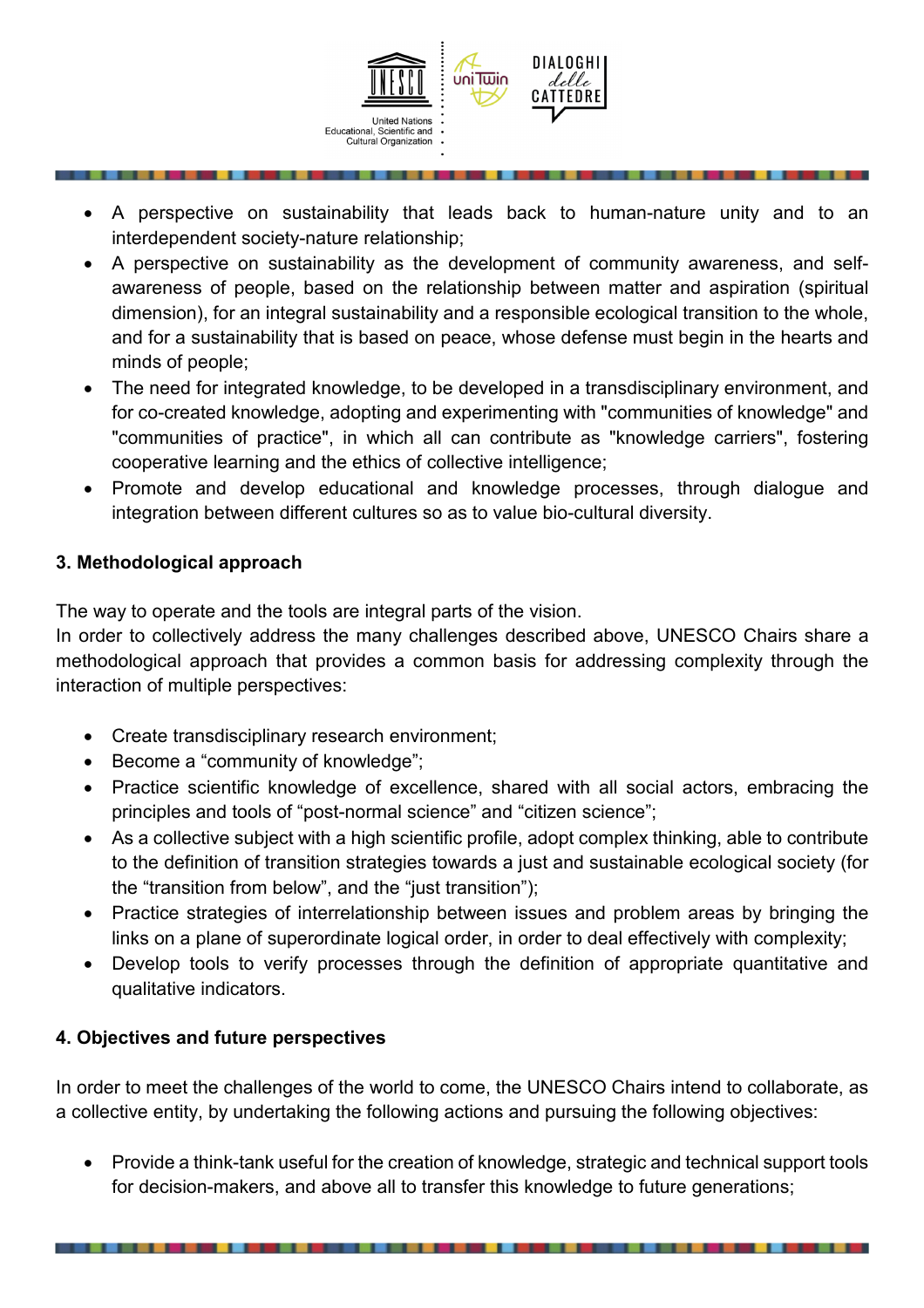

- Implement a transdisciplinary and transnational educational approach and promote a culturally open educational and research environment;
- Contribute to introduce the environmental challenge in school and university education, in order to enable the acquisition of a critical view of reality and of the relationships between natural and social phenomena;
- Educate on climate change, as a complex phenomenon that necessarily implies overcoming a reductionist view of skills;
- Contribute to the realization of a just and inclusive ecological transition, which takes into account the different social and natural vulnerabilities in different contexts, as well as different cultures and migration processes;
- Ensure bottom-up participation according to democratic principles, respecting gender equality and fundamental rights;
- Increase the process of community awareness, and self-awareness of people, for an integral sustainability based on the balance between human being and nature;
- Develop scientific and educational actions to achieve the goals of the 2030 Agenda by proposing new solutions, emphasizing the importance of human dignity, common good and health, solidarity and subsidiarity in personal actions and political decisions, in the search for truth, freedom, justice and peace;
- Operate consciously for the achievement of the goals of the 2030 Agenda, becoming intermediate actors between institutions (national and UNESCO) and communities, contributing to the construction of new paradigms to manage the transition of natural, social, productive and settlement systems;
- Present themselves as potential interlocutors of national institutions and international agencies on issues of ecological transition, creating new support tools for decision-makers, promoting actions based on "risk-informed sustainable development";
- Develop tools that facilitate the process of sharing and dissemination of knowledge, as well as the implementation of best practices, acting as bridge builders between academia, civil society, and policy makers;
- Embrace the process initiated with the "*DIALOGUES OF THE UNESCO CHAIRS*" as a good practice in the experimentation of collaboration among UNESCO Chairs.

October 2021

*The Italian UNESCO Chairs (With the complete list of signatures on the next pages)*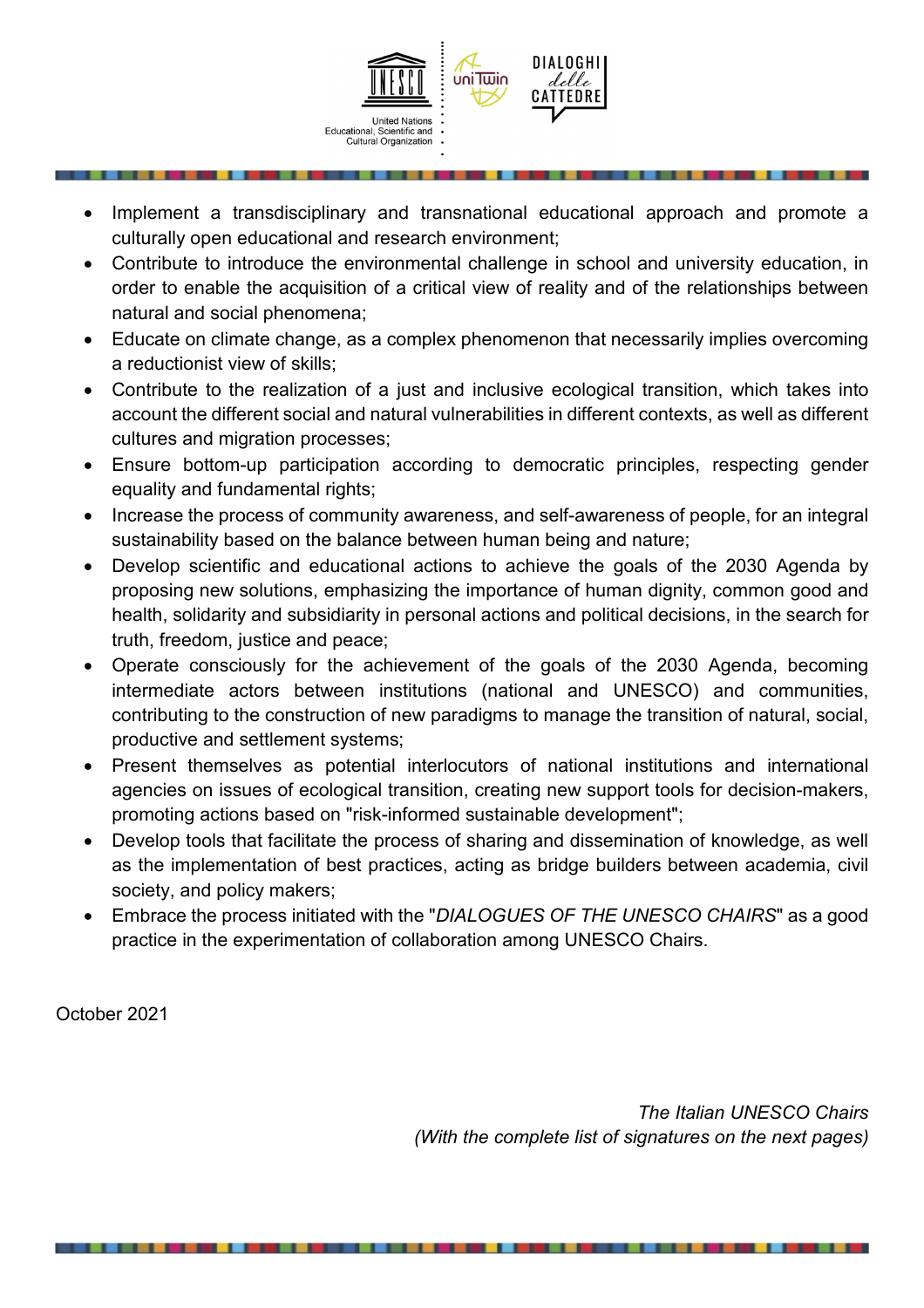

- 1. *Rita Aquino*, UNESCO Chair on Plants for Health in the Mediterranean Traditions (2021), University of Salerno;
- 2. *Aldo Aymonino*, UNESCO Chair on Heritage and urban regeneration (2016), IUAV University of Venezia;
- 3. *Lucio Barbera*, UNESCO Chair on Sustainable Urban Quality and Urban Culture, notably in Africa (2013), La Sapienza University of Roma;
- 4. *Patrizio Bianchi*, UNESCO Chair on Education, Growth and Equality (2020), University of Ferrara;
- 5. *Federico Bucci*, UNESCO Chair in Architectural Preservation and Planning in Heritage Cities (2012), Polytechnic University of Milano;
- 6. *Paolo Canuti*, UNESCO Chair on the Prevention and Sustainable Management of Geo-Hydrological Hazards (2016), University of Firenze;
- 7. *Francesco Castelli*, UNESCO Chair on Training and Empowering Human Resources for Health Development in Resource-Limited Countries (2014), University of Brescia;
- 8. *Paolo Ceccarelli*, UNESCO Chair in Urban and Regional Planning for Sustainable Local Development (2008), University of Ferrara;
- 9. *Annamaria Colao*, UNESCO Chair on Health Education and Sustainable Development (2019), Federico II University of Napoli;
- 10. *Vittorio Colizzi*, UNESCO Interdisciplinary Chair in Biotechnology (1998), Tor Vergata University of Roma;
- 11. *Emanuela Colombo*, UNESCO Chair in Energy for Sustainable Development (2012), Polytechnic University of Milano;
- 12. *Angela Colonna*, UNESCO Chair on Mediterranean Cultural Landscapes and Communities of Knowledge (2016), University of Basilicata;
- 13. *Gennaro Curcio*, UNESCO Chair on Peace, Development and Cultural Policies (1999), Jacques Maritain International Institute, Roma;
- 14. *Fiorella Dallari*, University of Bologna Polo of Rimini, italian partner in the Réseau UNITWIN «Culture tourisme développement» (2002), Panthéon Sorbonne University of Paris;
- 15. *Alessandra De Rose*, UNESCO Chair in Population, Migrations and Development (2008), Sapienza University of Roma;
- 16. *Pier Paolo Franzese*, UNESCO Chair on Environment, Resources and Sustainable Development (2020), Parthenope University of Napoli;
- 17. *Carmine Gambardella*, UNESCO Chair on Landscape, Cultural Heritage and Territorial Governance (2016), Benecon University Consortium of Caserta;
- 18. *Alberto Garcia*, UNESCO Chair in Bioethics and Human Rights (2009), Ateneo Pontificio Regina Apostolorum, European University of Roma;